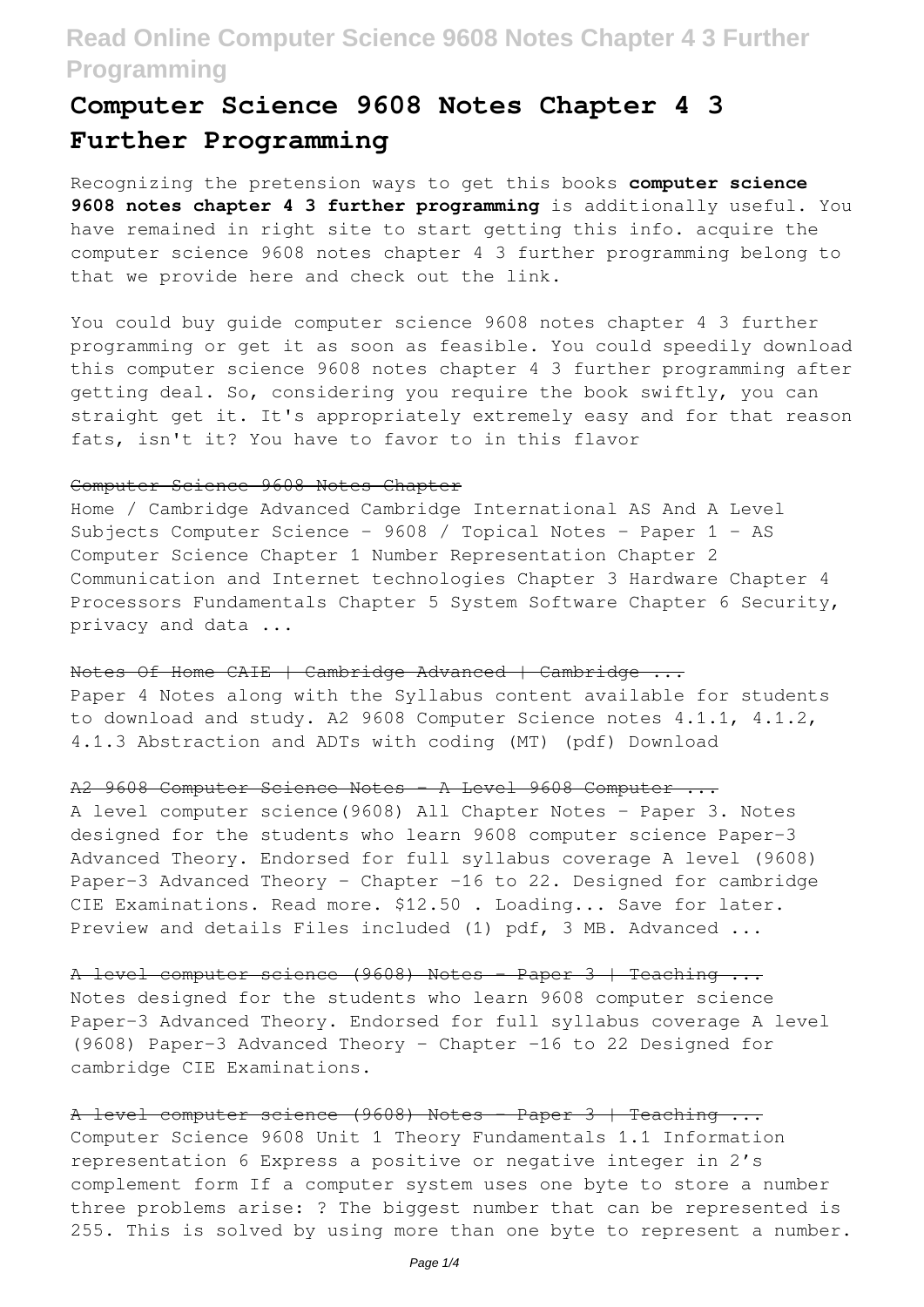### Cambridge International AS Level Computer Science 9608

A level Computer Science notes 9608, Topical Past papers, Free Computer Science Books, Programming solutions, O level Computer Science Notes

## Computer Science - A level & O level Notes by Sir Majid ...

Computer Science (9608) – Paper 2 Theory Notes Notes Contributed by : Amish Gurung Explain about Identifier and Variable. How identifier and variable is different?

## Computer Science (9608) - Paper 2 Theory Notes | GCE Guide

Notes Of caie | Cambridge Advanced | Cambridge International AS And A Level Subjects | Computer Science - 9608 | Topical Notes - Paper 1 - AS Computer Science | Chapter 1 Number Representation | 1-1-1 Number Representation.pdf

## 1-1-1 number representation.pdf - Notes | PapaCambridge

Computer Science 9608 (Notes) Chapter: 1.7 Ethics and ownership Topic: 1.7.1 Ethics Professional code of conduct for a computer system developer: A Code of Conduct is not law, but it is a set of rules that apply when you are in an organization such as your college. Examples might include "Don't watch pornography at the office".

## 171\_Ethics.pdf - Computer Science 9608(Notes Chapter 1.7 ...

About Computer Science (9608): The aim of the Cambridge International AS and A Level Computer Science syllabus is to encourage learners to develop an understanding of the fundamental principles of computer science and how computer programs work in a range of contexts.

### The Best Computer Science AS and A Level Notes

Free CAIE A2 Level Computer Science (9608) Theory Data representation summarized revision notes written for students, by students. Complete and updated to the latest syllabus.

## Data representation | Computer Science (9608) Theory ...

ZAK is teaching a wide spectrum of learners, mainly focusing on Computer Science 0478, 2210 and 9608. ZAK has a stellar online following, which is evident from his 50,000+ online followers. These exist wherever CAIE CS is offered. ZAK has taught in many auspicious and renowned institutes throughout Karachi for the past 22 years. They include Nixor O/A, BSS, FPS, TCS/PAF Chapter, Alpha High ...

#### O/A Computer Science

The documents below provide Topic Support Guides in the teaching of Cambridge International AS & A Level Computer Science (9608) Topic 1.2.1 Network - client server model and Topic 1.2.3 client and serverside scripting Topic 1.3.1 Input, output and storage devices Topic 1.7 Ethics and ownership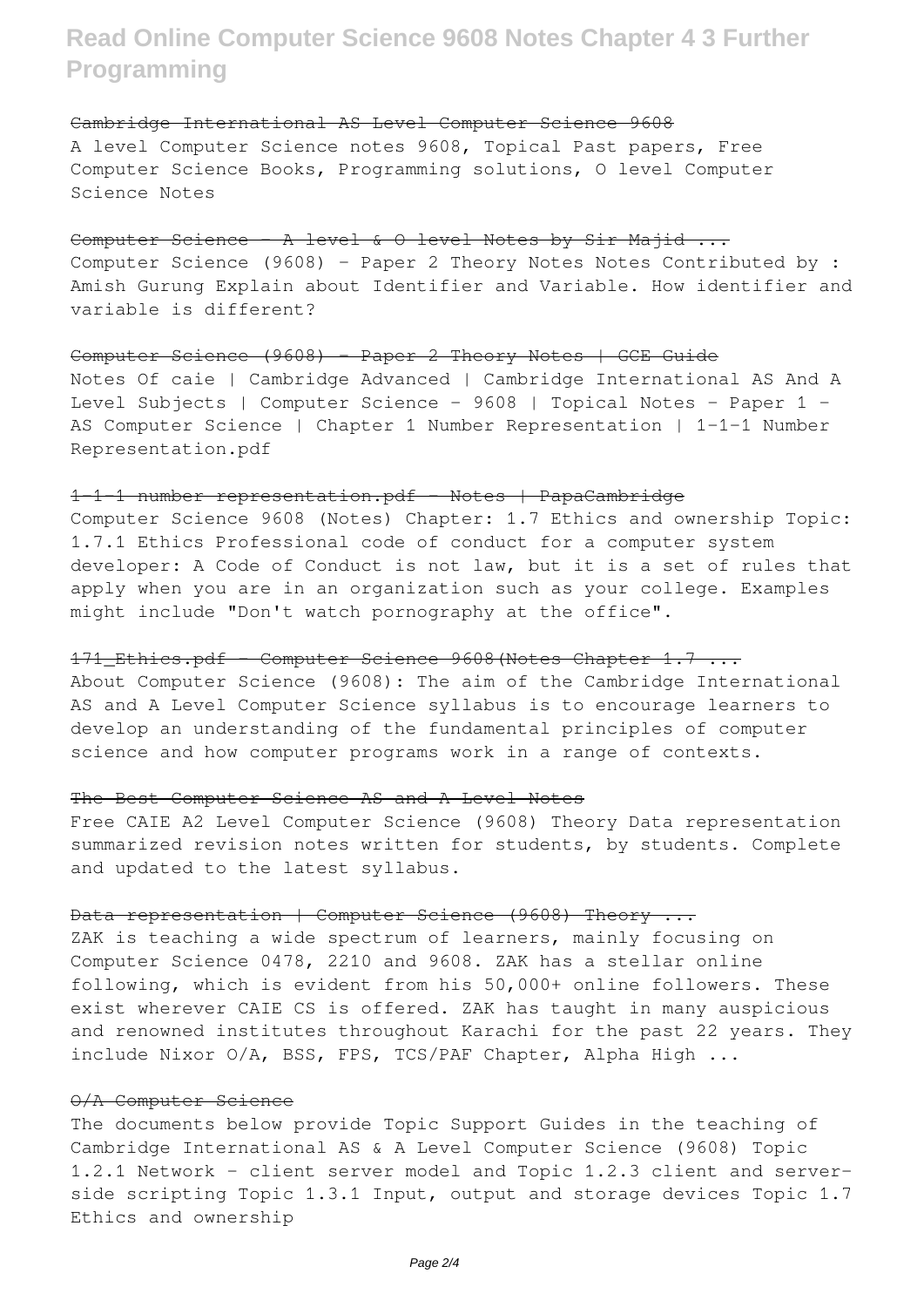Cambridge International AS and A Level Computer Science (9608) Free CAIE AS Level Computer Science (9608) Practical Algorithm Design & Problem-Solving summarized revision notes written for students, by students. Complete and updated to the latest syllabus.

### Algorithm Design & Problem-Solving | Computer Science ...

Cambridge International AS and A Level Computer Science (9608) Notes The aim of the Cambridge International AS and A Level Computer Science syllabus is to encourage learners to develop an understanding of the fundamental principles of computer science and how computer programs work in a range of contexts.

## Cambridge International | Computer Science (9608) | CAIE ...

ALevelCSOnline is a website dedicated to the C.A.I.E A Level subject, Computer Science (Syllabus Code 9608). Here's a list of all the free resources that we currently provide: Yearly Past Papers & Mark Schemes (2015-2018) Topical Past Papers & Mark Schemes (2015-2018)

### A Level Computer Science Online

10 CHAPTER 2 Hardware 17 CHAPTER 3 System software 19 CHAPTER 4 Security 20 CHAPTER 5 Monitoring and control systems . CIE A2-LEVEL COMPUTER SCIENCE//9608 PAGE 2 OF 23 3.1 DATA REPRESENTATION 3.1.1 Userdefined data types • User-defined types make the program: • Easier to understand • Less error-prone • Non-composite data type: A userdefined data type which does not involve reference ...

### CIE - PapaCambridge

CIEAS-LEVEL COMPUTER SCIENCE//9608 PAGE 8OF 15 •Data bus:bidirectional, used to carry data and instructions between system components. The memory data register (MDR) is at one end of the data bus.

## TABLE OF CONTENTS

PapaCambridge provides Computer Science 9608 Latest Past Papers and Resources that includes syllabus, specimens, question papers, marking schemes, FAQ's, Teacher's resources, Notes and a lot more. Past papers of Computer Science 9608 are available from 2002 up to the latest session.

### A and As Level Computer Science 9608 Past Papers March ...

CS End of Chapter Questions Revise Zone offers a large variety of (9608) Computer science past papers for free. We also provide many examples and extra notes which you can refer to. Revise Zone is the ultimate revision and learning platform for students.

Cambridge International AS and A Level Computer Science Revision Guide Cambridge International AS and A Level Computer Science Coursebook Computer Security Threats Cambridge International AS and A Level Computing Coursebook Cambridge IGCSE and O Level Computer Science